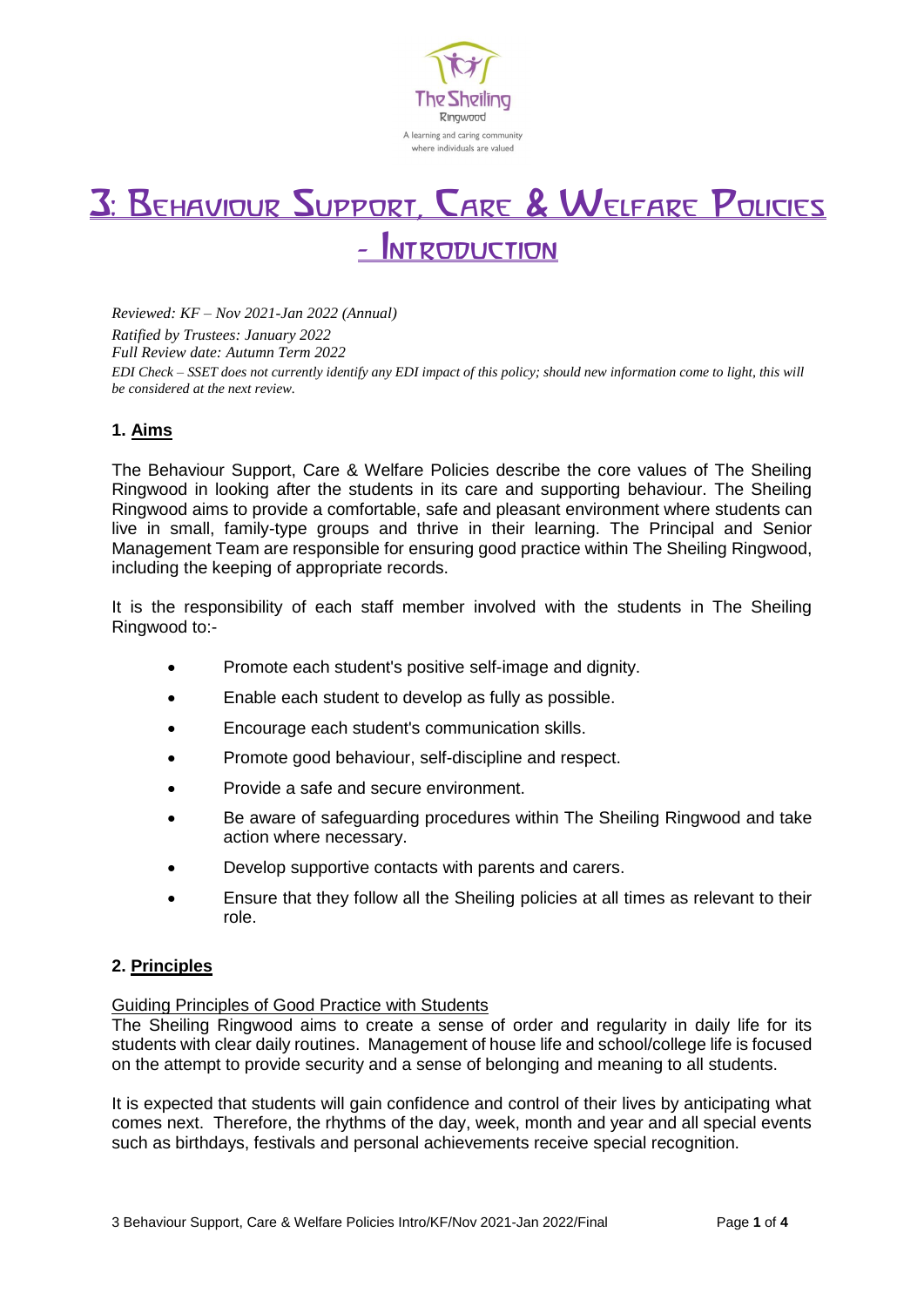Within this routine there are opportunities to be with others and spend time alone. There are times to be active and fully socially engaged and times to collect one's thoughts and have a quiet moment. The rhythms are person-centred and are devised with special consideration to what is manageable. Staff are expected to be pro-active and it is believed that, through this, students develop, achieve and gain confidence.

When caring for students, and especially the younger children, The Sheiling Ringwood acknowledges the need for positive relationships and appropriate personal attachments in order to create a sense of wellbeing and security. Students are never moved between houses and classes without care and consideration given to their personal attachments and the allocation of staff members is carefully planned to meet each student's needs.

The minimum expectation of our vocational workers is to stay for one year. These student and staff arrangements will also be balanced with the need, particularly with adolescents, to support young people towards gaining independence. The balance between dependency needs and independence learning is sometimes a delicate one, but is fundamental to the achievement of a sense of wellbeing and security. Staff Meetings/Internal Reviews seek to plan for the student's individual needs.

#### Principles for Supporting Behaviour that Challenges

The Sheiling Ringwood caters for students with a wide variety of behaviours of concern which at times can involve risk behaviour directed towards self, others or the environment around them. The behaviour presentations encountered are generally associated with severe or profound learning difficulties; in some circumstances, they may stem from mental health issues. The specific behaviours presented by these students require a different response of understanding, care and interaction.

Care and support of behaviour are essential aspects of a student's welfare to ensure an environment of safety, security and wellbeing; they are inter-dependent. This means that all practice in support of students includes an element of supervision and promotion of positive behaviour support through providing clear, meaningful boundaries and an experience of security.

**A student's behaviour always has a function and serves to meet a need and may thus indicate something of what they are feeling and/or thinking. For many of our students, it may, at times, be their only way of communicating.** An empathetic member of staff will try to identify the underlying needs rather than simply focusing on behaviour and, at the same time, will be aware of the need to promote independence, teach self-management and provide safety for the student or others in the immediate surroundings. In the first instance, a positive, encouraging attitude should always be adopted which recognises the student's needs in their entirety.

Although the reasons for disruptive behaviour or behaviours of concern are not always obvious to the observer, they are real for the person displaying them. It is crucial that staff continually assess the situation and take appropriate action to meet the individual's needs, teaching selfmanagement skills for the future and making changes so that behaviours of concern can be minimised. Should a behaviour occur that is triggered by unforeseen circumstances, staff must act in the best interests of the student so that it can be resolved and the student is supported and able to calm.

Emphasis should be placed on understanding students' needs, early intervention to resolve issues and by appropriate interaction with the student, defusing or de-escalating the situation to avoid physical intervention and without confrontation.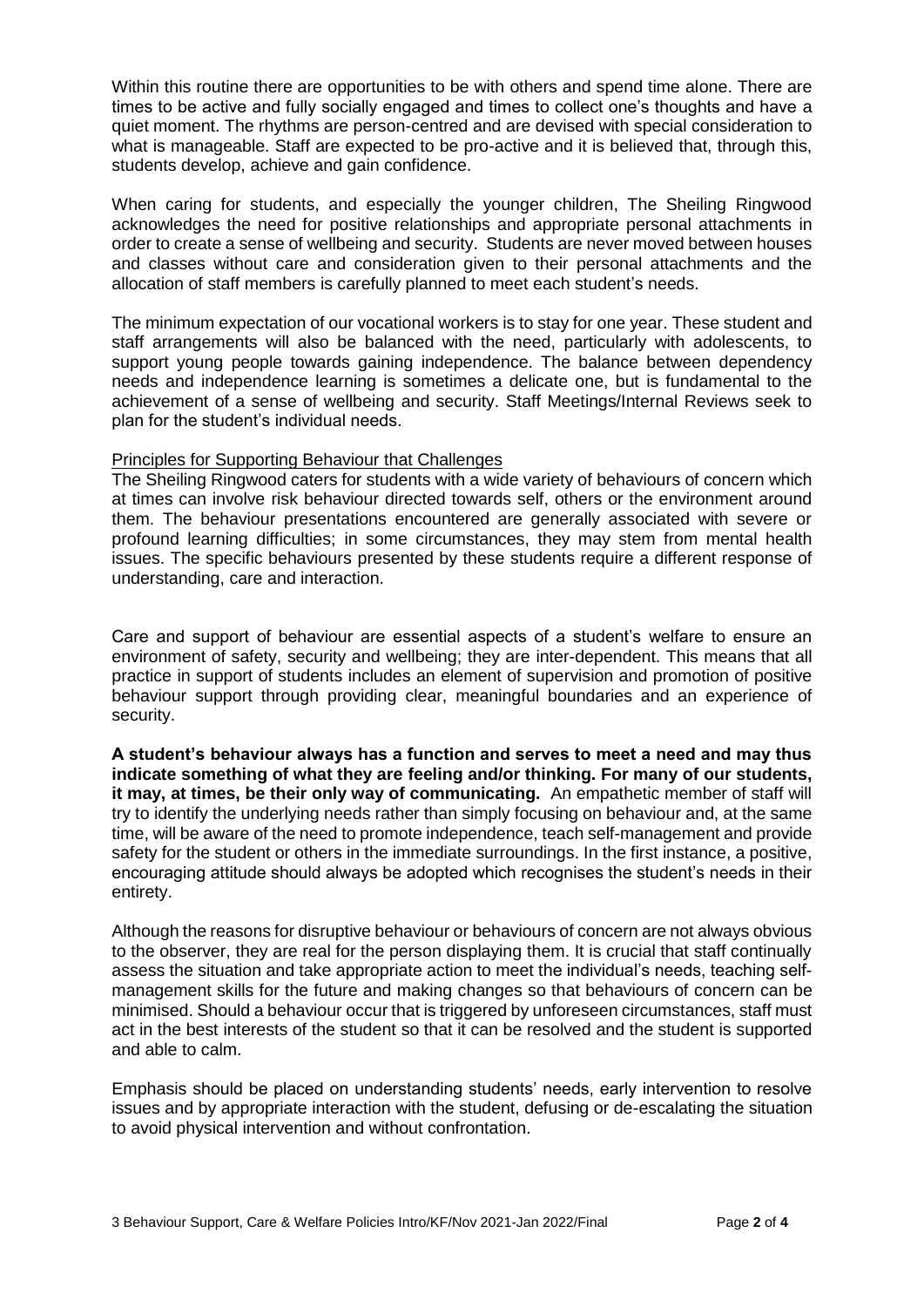It is essential that all members of staff develop supportive attitudes and qualities in their practice. They should have an empathic approach and respect for each student. The students should always be approached as a uniquely important person with whom the member of staff wishes to foster the student's own process of self-development. They should enable the students through focussing on their individual needs and abilities, while developing empathy for their situation and experience.

Staff should adopt a professional approach to support that is free from personal bias or value judgements by maintaining a personal stance of self-awareness, self-control and inner equilibrium. Staff should adopt The Sheiling Approach and Positive Behaviour Support strategies at all times as per their training and the organisation's ethos. (See Behaviour Support Policy and strategies)

## Principles in Safeguarding Students and Staff

All staff at The Sheiling Ringwood have responsibility for safeguarding the students in our care, ensuring that they are alert to any possibility of abuse or maltreatment and report any concerns. Respect for each student by all individuals and an ethos that fosters empathy and awareness of the impact of all actions and interactions, is central to a supportive environment where positive behaviour is actively encouraged and undesired behaviours are addressed.

Safeguarding is not just about protecting children/young people from deliberate harm. It relates to aspects of school and college life including support of behaviours of concern and in particular with the regard to the use of reasonable force to ensure the safety of a student or others and prevent harm. (Safeguarding Definition–Ofsted Inspecting Safeguarding Guidance July 2016; also see Behaviour Support Policy for guidance re the use of Physical Intervention).

A culture where all staff understand the benefits of monitoring and open reporting is paramount and where staff and students are supported throughout any processes required to address alleged misconduct. (See Safeguarding Policy).

## Principles of Ensuring a Conducive Physical Environment

A conducive physical environment is essential to ensure the wellbeing of all who share it and we recognise its importance in supporting behaviour. The students at the Sheiling gain comfort and a sense of security from our specialised and spacious facilities and grounds and an understanding of the benefit this has on our students is fostered amongst all staff who are encouraged to consider the importance of the environment throughout the day - designing and maintaining it accordingly.

The responsibility for the upkeep of the estate and all buildings is that of the Facilities Team. The Facilities Manager is accountable to the Principal via the Head of Finance & Premises. The provision of a stimulating, homely, safe and clean environment that is fit for purpose, as well as furnishings, gardening, general upkeep and minor maintenance is given to the house coordinators, teachers, therapists or a suitably responsible person in a particular building.

The Sheiling Property Strategy and Statement of Development Intentions gives a remit to plan for development and budgets are maintained for this purpose and adjusted annually in liaison with the Head of Finance. Major alterations are included in The Sheiling Ringwood's longterm planning for future implementation.

All staff are encouraged to expect a good standard of living environment for the students. Bedrooms are important living areas where students do not just sleep but are also used for play/leisure and peaceful or personal time away from the group. The Sheiling Ringwood encourages the personalisation of bedrooms with the provision of posters, photographs and shelves for books and personal effects as appropriate, although it is acknowledged that for some students a minimal environment may be preferable.